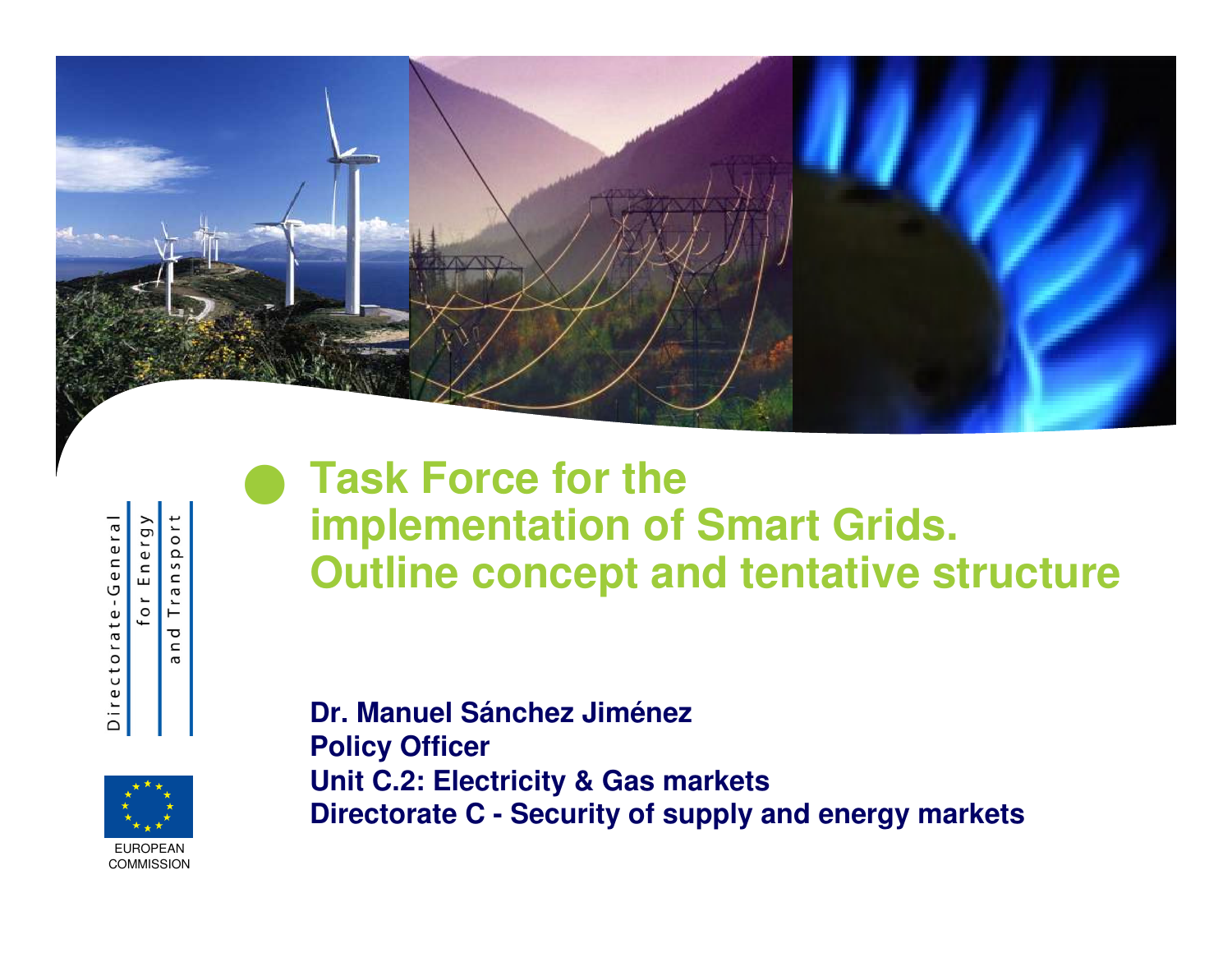#### $\bullet$ **Drivers**

**• Present EU policies require changes to the** grids. Smart Grid solutions embrace the changing structure of generation, the market and the use of electricity

**•** This evolution is a complex subject and requires a coordinated approach addressing various issues and all the actors



• Need for a coordinated European voice to drive forward the implementation of pilot Smart Grid projects in the short term.



M. Sánchez Jiménez. European Commission. DG TREN - Directorate C: Security of Supply and Energy Markets <sub>|</sub> <sub>2/11</sub><br>CEER Workshop on Smart Grids. Brussels, 29 June 2009 **CEER Workshop on Smart Grids. Brussels, 29 June 2009**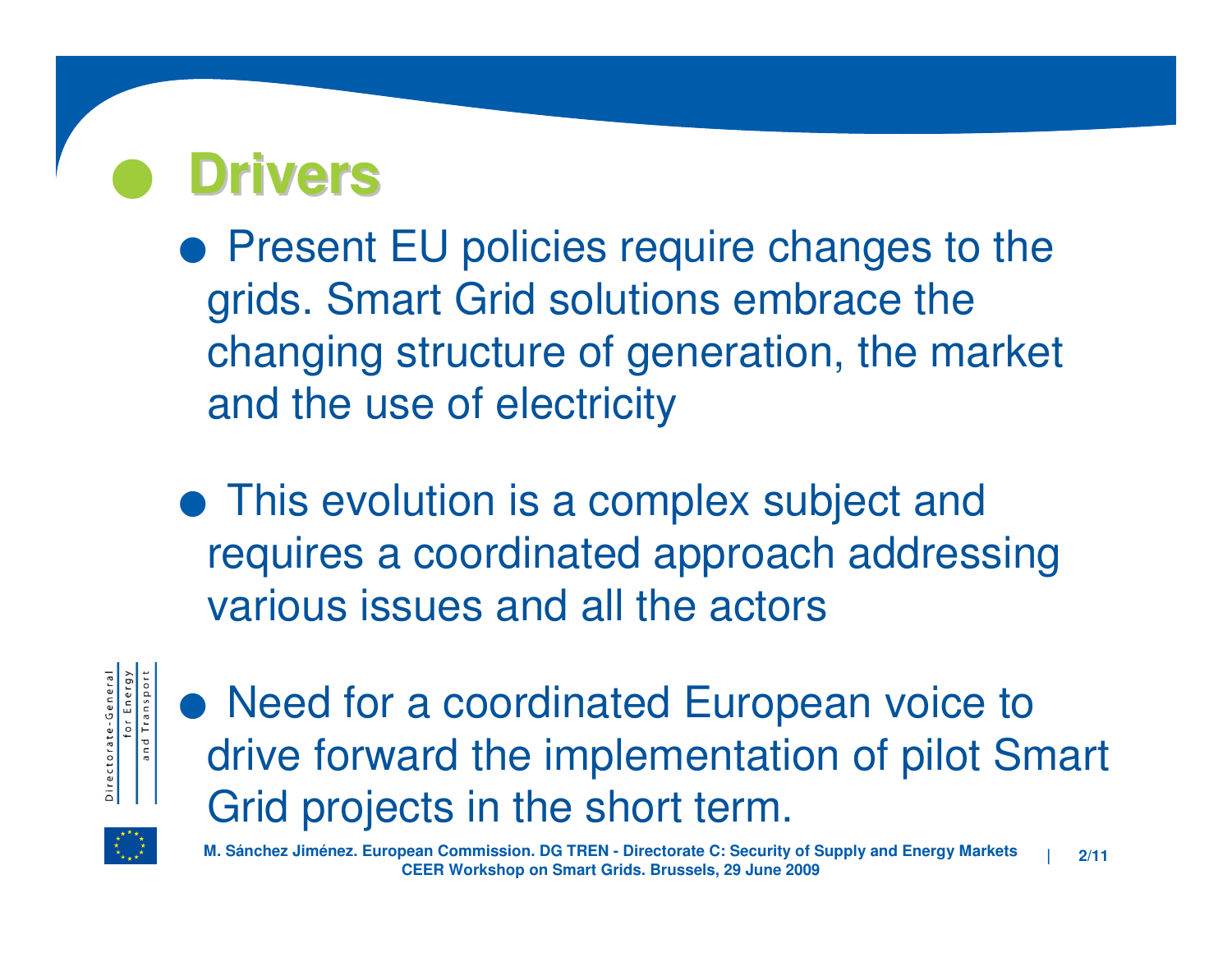## $\bullet$ **Key issues**

- Barriers to Smart Grid deployment are largely of regulatory nature, but to a lesser extent may be influenced by research and development issues and lack of suitable demonstration pilot projects
- Some pilot projects are on the table, but implementation has been fragmented and slowed



• The main reasons are the current uncertainties regarding the new market models, the global investments needed and the technology needed

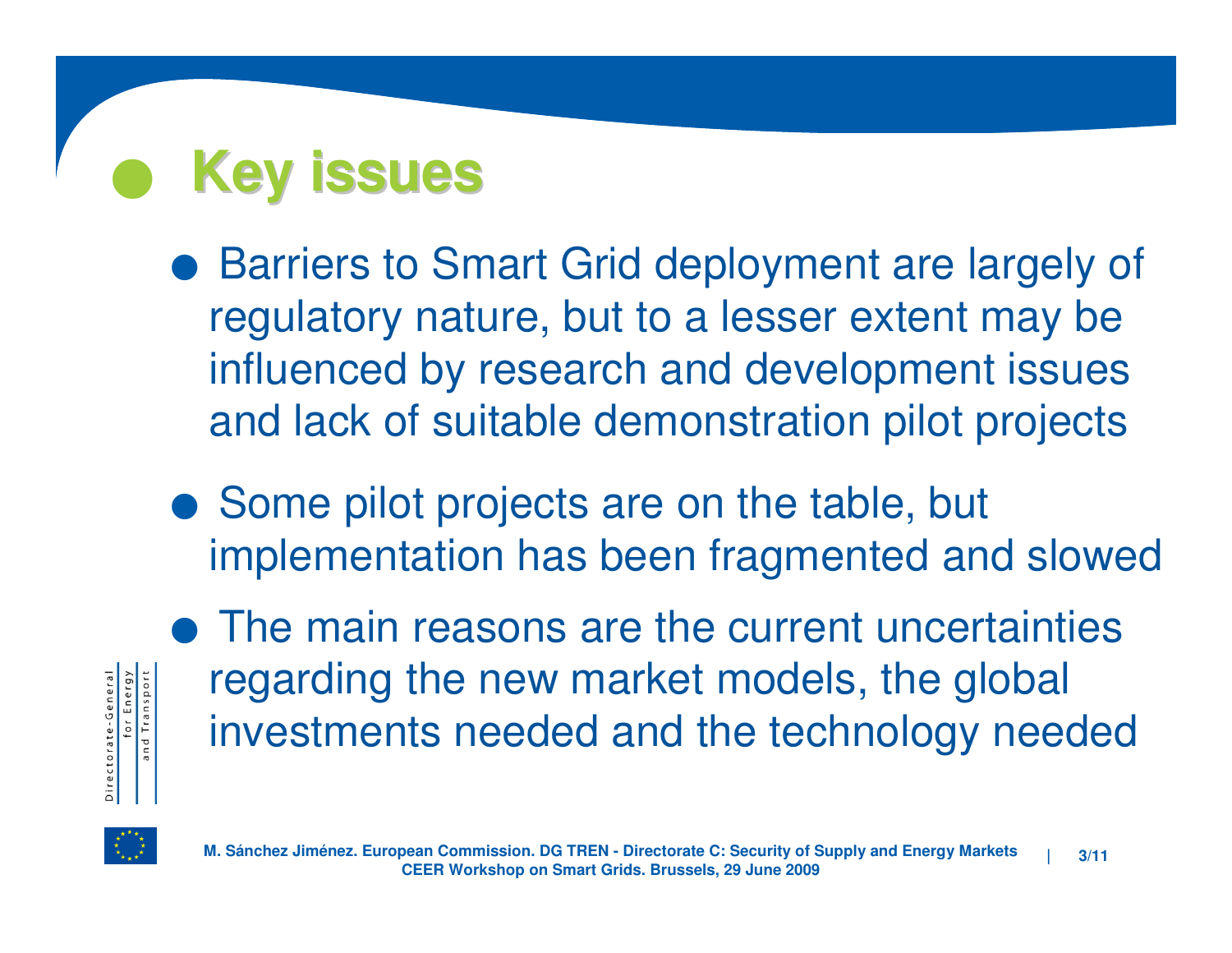### $\bullet$ **High level objective**

**Achieve a common vision and identify the key strategic actions -at all levels- for the implementation of Smart Grids in the European internal energy market**



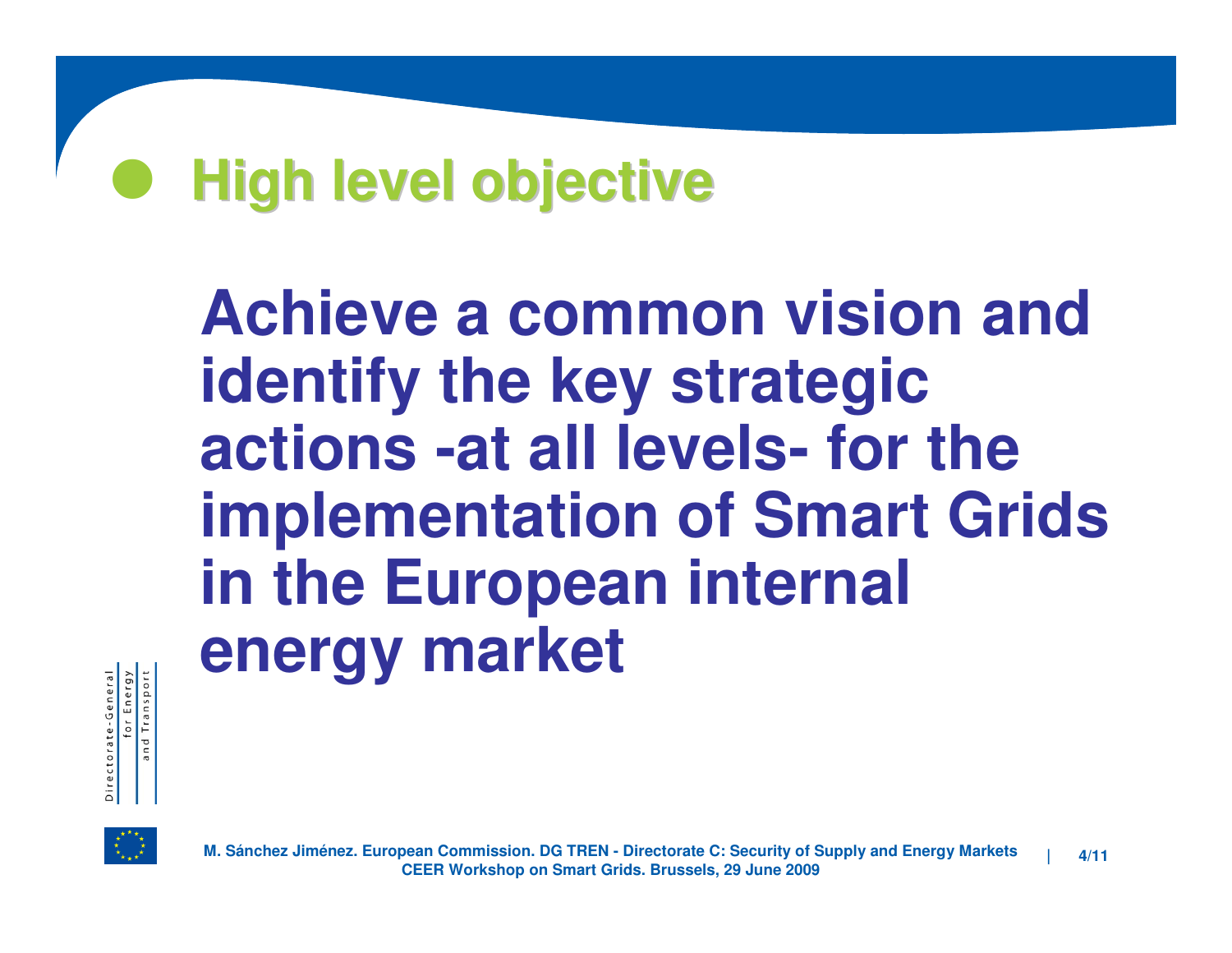#### $\bullet$ **Specific objectives and deliverables**

- 1. Produce a common vision in conjunction with institutional actors and key stakeholders on the implementation of Smart Grids, by May 2010
- 2. Define criteria and identify key pilot projects, by September 2010
- . Identify the strategic decisions and actions for 3.the EU-wide implementation of Smart Grids, by January 2011
- . Roadmap for implementation, by May 2011 4.



Directorate-General<br>for Energy<br>and Transport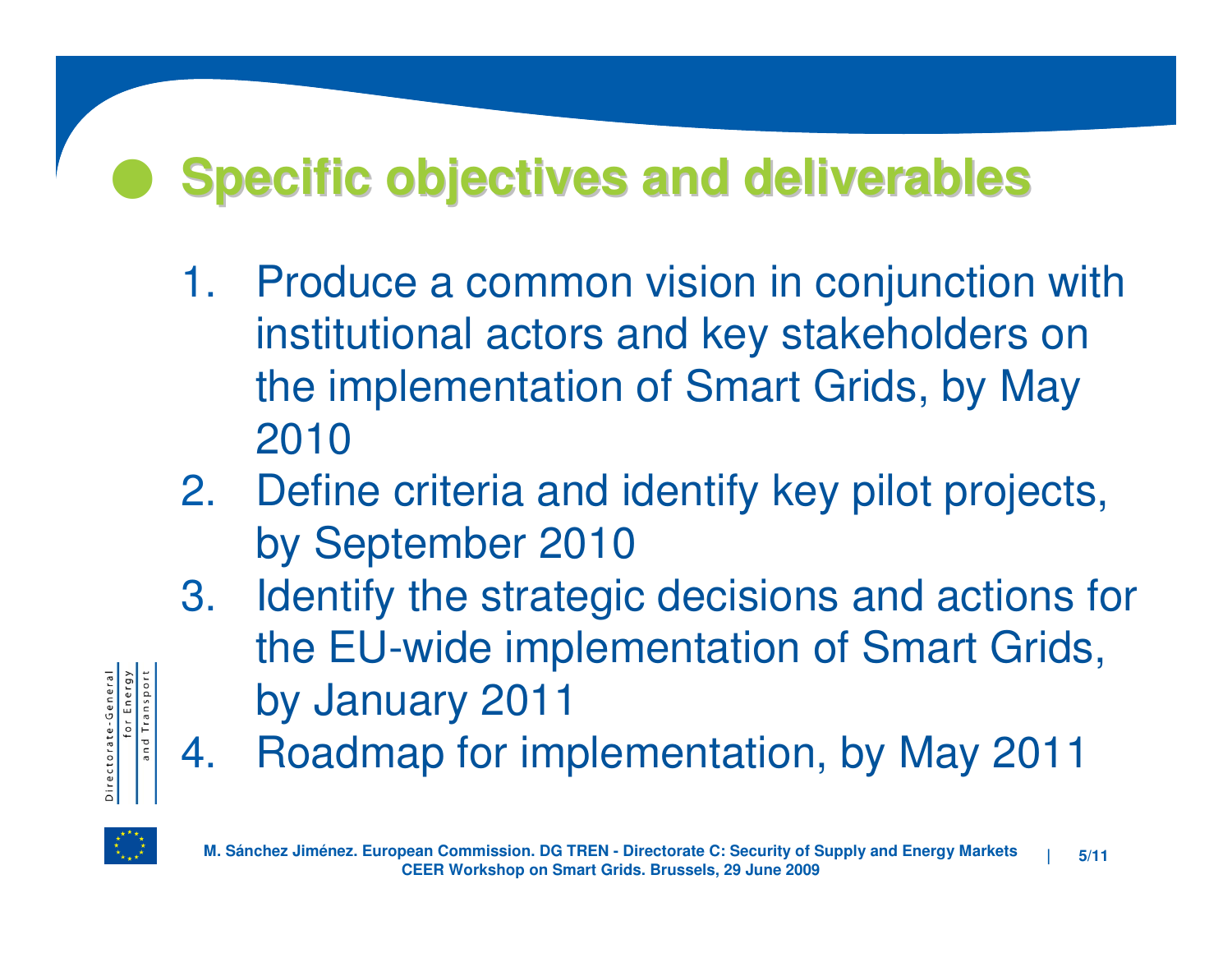#### $\bullet$ **Task Force for Smart Grids**

# **Composition:**

- EC will chair and provide secretariat for -**Steering Committee**, based on high level representation from 9 European institutional and market actors
	- -**Expert Group**, based on max. 25 experts from main actors and stakeholders



.**Ad-hoc expert working groups** to be defined as necessary

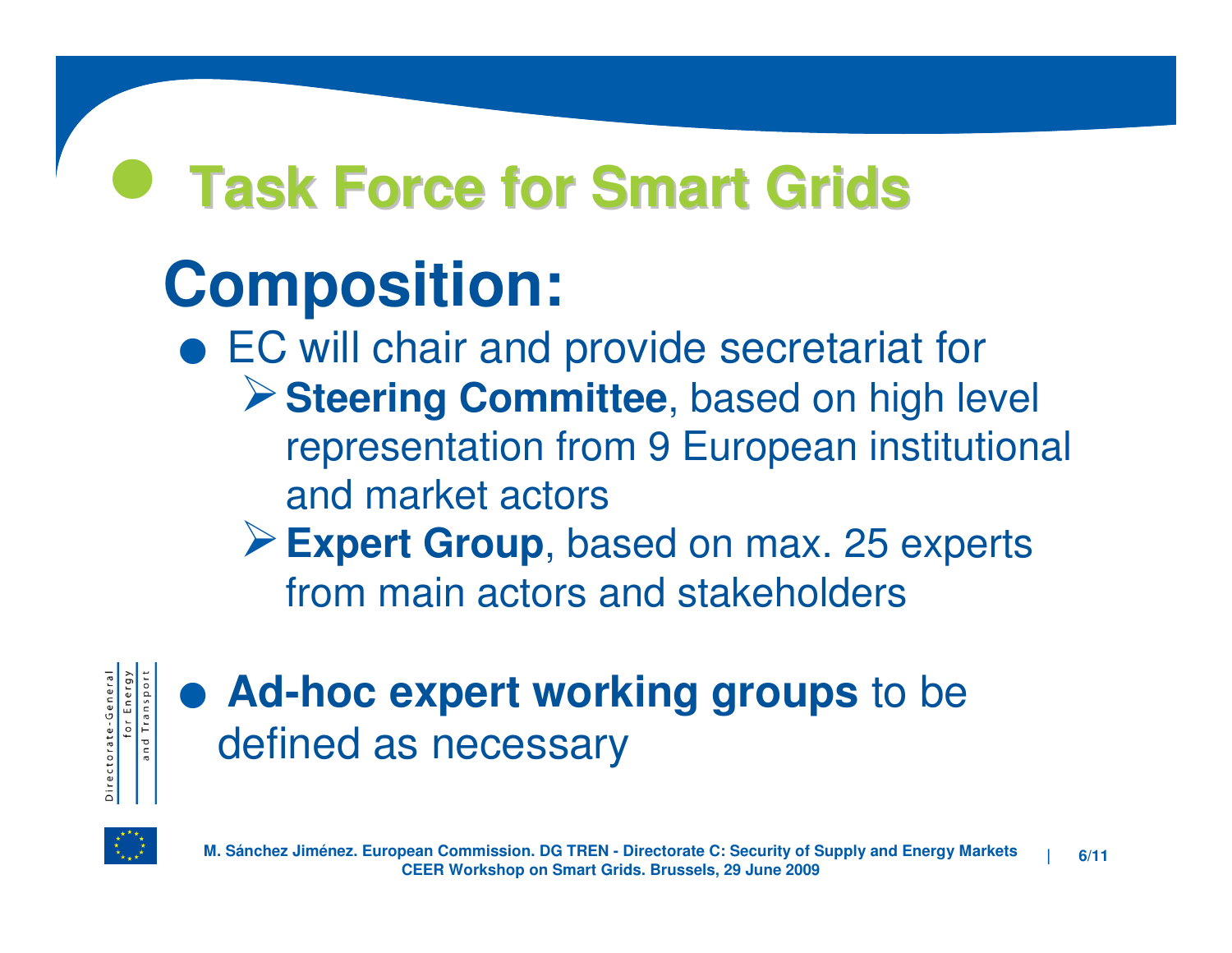## $\bullet$ **Steering CommitteeTask Force for Smart Grids**

- Chair and secretariat: **European Commission STATE**
- Regulators: **ERGEG-e**
- TSOs: **ENTSO**
- **DSOs and Suppliers: EURELECTRIC, GEODE and CEDEC**
- Consumers: **BEUC**

| Directorate-Genera | Energy<br>101 | Transport<br>and |
|--------------------|---------------|------------------|
|--------------------|---------------|------------------|

**Technology Suppliers: EUREC, EUTC and T&D STATE Europe**

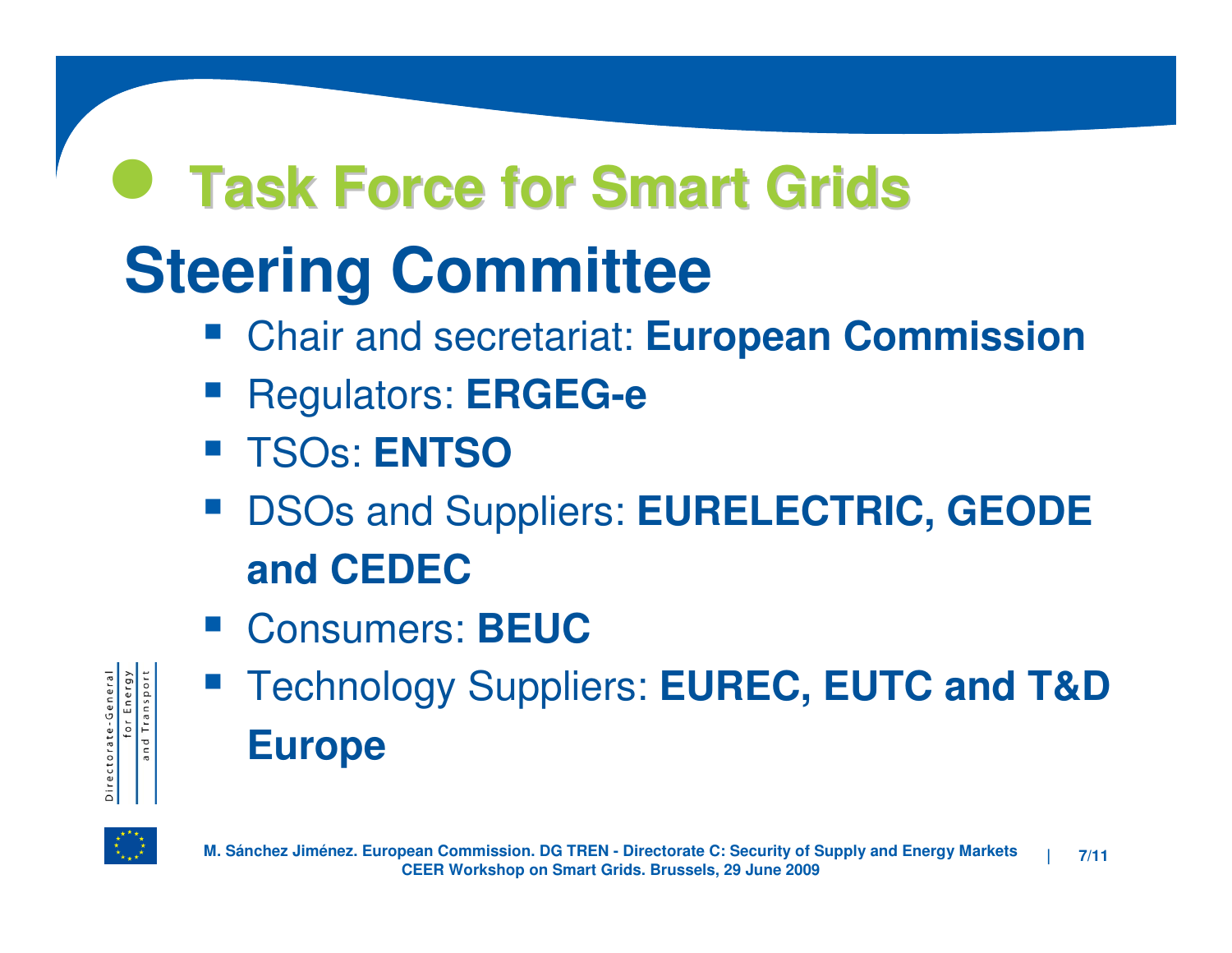# **Task Force for Smart Grids**

# **Expert Group**

 Based on max. 25 experts, nominated by the SteeringCommittee under the following criteria:

- $\mathcal{L}^{\text{eff}}$  be at a high level in their organisation which should have significant involvement in the Task Force related activities.
- $\mathcal{L}^{\mathcal{L}}$  have access to authoritative experts of international standing involved in a wide range of activities relevant to the Task Force
- be able to make an active contribution to the Task Force and be in a  $\mathcal{C}^{\mathcal{A}}$ position to influence stakeholders on the planning, to foster partnerships and to leverage resources.
- $\mathcal{L}^{\text{eff}}$  be able to demonstrate a high degree of commitment to the Task Force and be able to devote sufficient time to its activities.

## They will participate representing their specific field of activity.



for Energy<br>and Transport

Directorate-General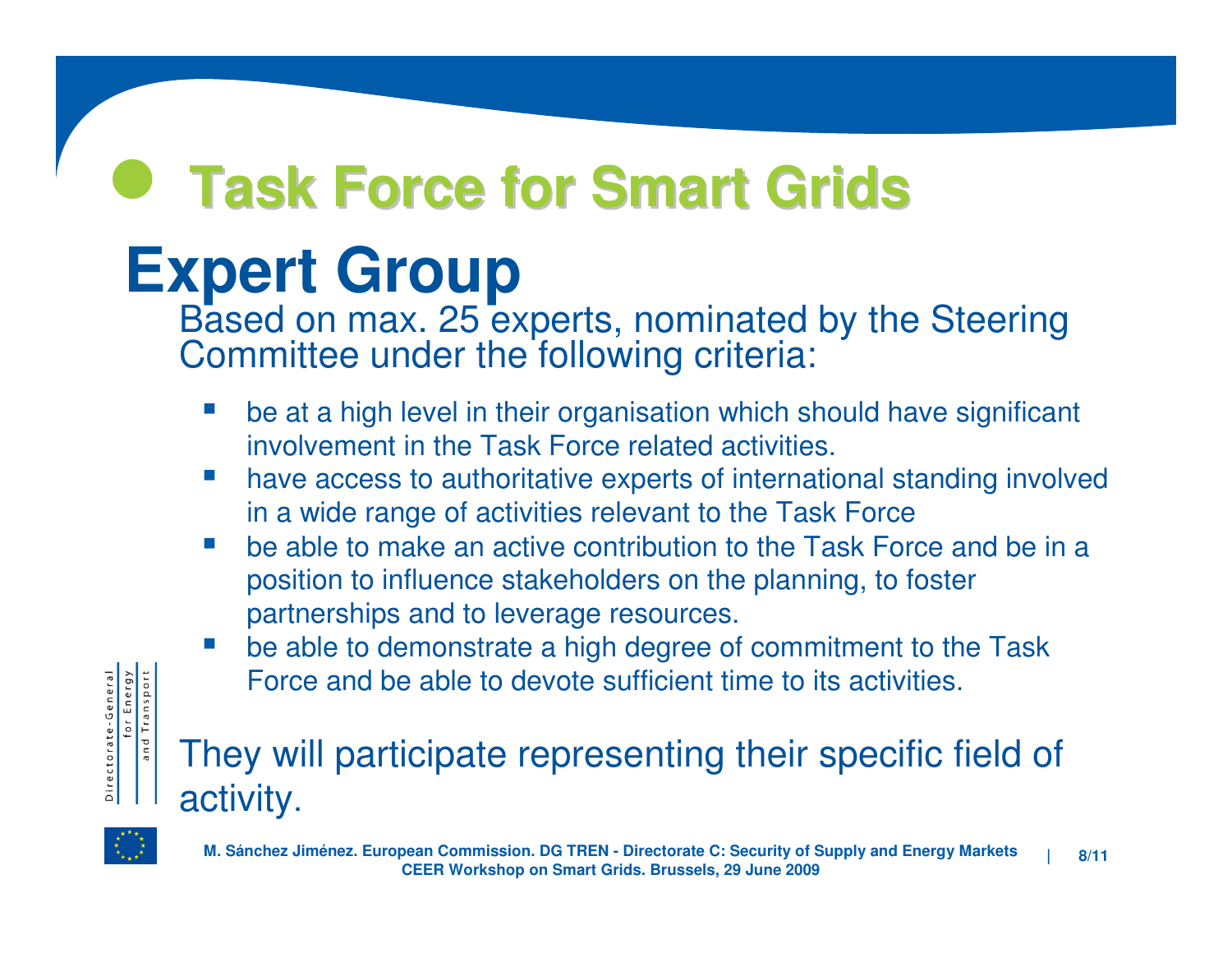# **Task Force for Smart Grids**

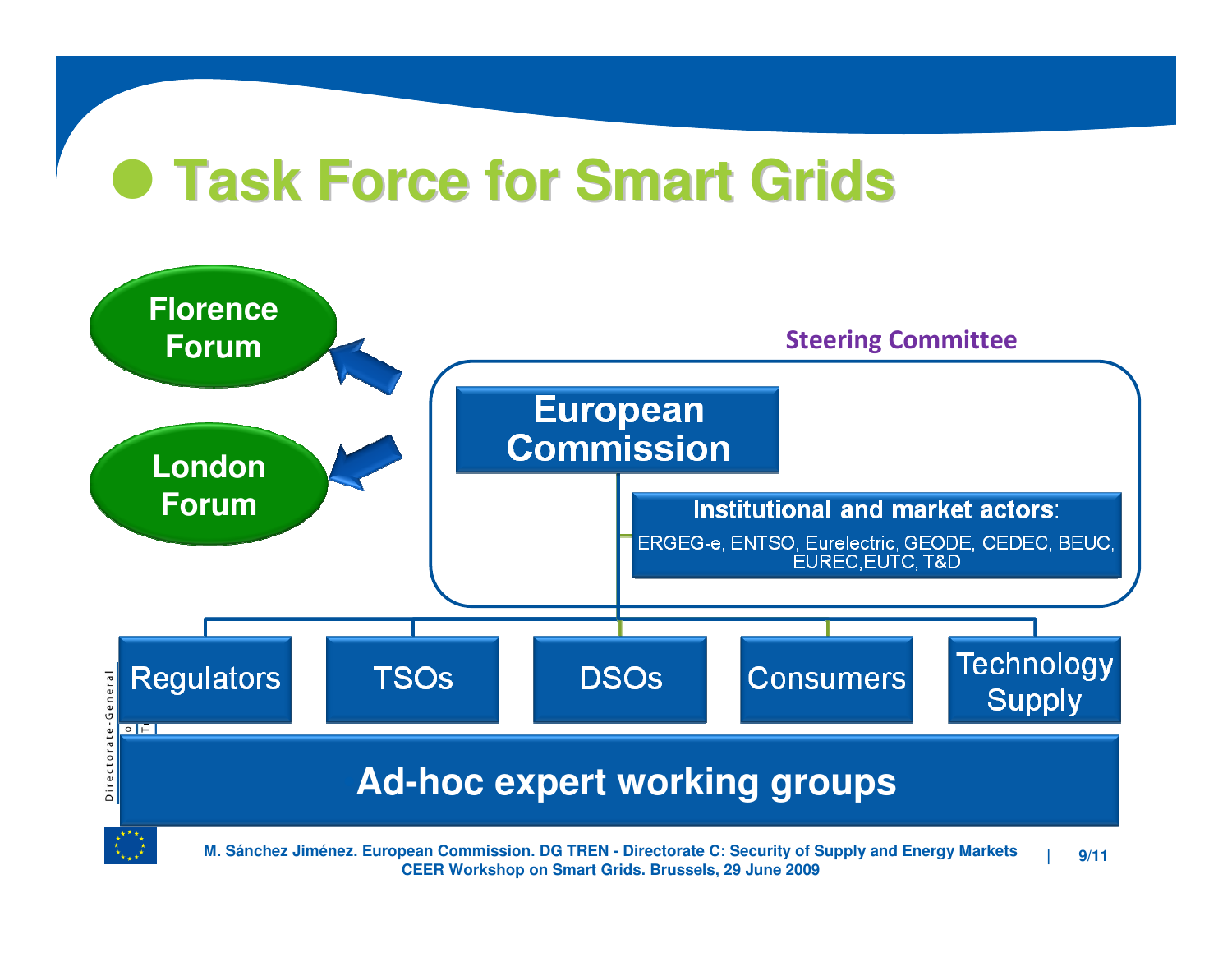